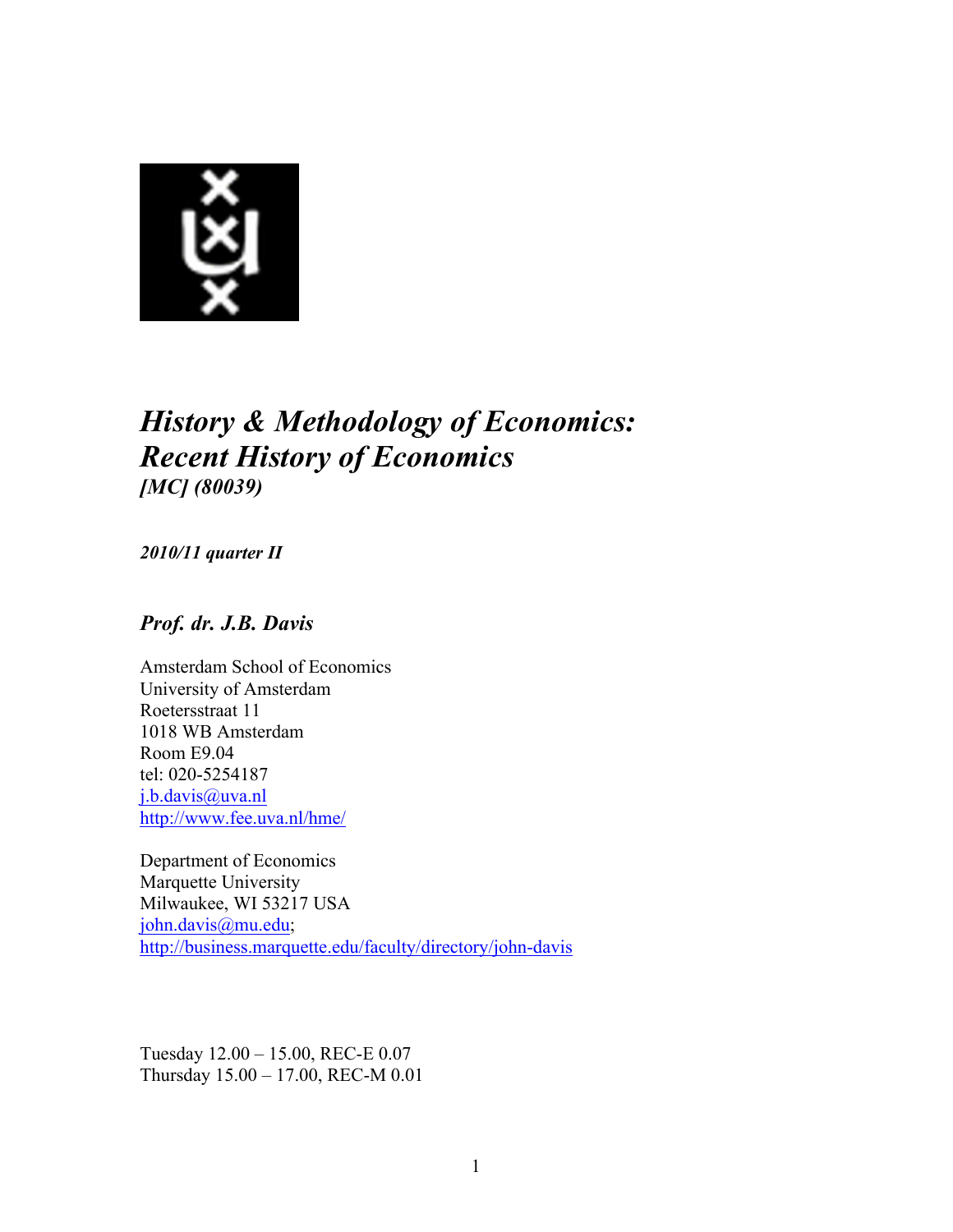#### *Course description*

Most history of economics examines the work of past economists and theories which are no longer the focus of current research. In contrast, this course examines the on-going work of living economists, and employs an historical method of investigation that involves taking the present as history. Thus 'recent history of economics' refers not to a particular historical period but to a historical method involving the examination of ongoing economics. There are three important advantages to this historiographic approach:

- 1. it requires that we see economic research as always being in a state of development, thus as both emerging from problems more or less successfully addressed in the past while yet also tending toward often vaguely grasped broad strategies of solution;
- 2. it encourages us to understand economics research 'laterally' or in the context of an overall development of the field that includes competition between different research program and also interrelationships between economics and other disciplines;
- 3. it highlights economic methodology issues in the development of economics, since researchers' attention to past problems and broad strategies of solution generally takes them beyond particular theories, and leads them to frame their research in terms of general methodological goals and scientific rationales.

A further premise of this course is that there has been a broad and deep transformation of economics since the 1980s when the neoclassical research program began to cease to dominate the mainstream economics research frontier. The new competing research programs in economics include game theory, the 'new' behavioral economics, experimental economics, evolutionary economics, complex adaptive systems theory, neuroeconomics, market design theory, the subjective well-being approach, and the capability approach. All are being investigated by mainstream economists disenchanted in various ways with neoclassical economics. Economics since the 1980s has consequently become relatively more pluralistic in the sense of including a considerable number of competing research programs. An interesting question, then, is whether the current period is a transitional one between periods when different dominant approaches prevail – with neoclassicism as the postwar dominant approach until the 1980s and a future dominant mainstream approach yet to emerge, or whether the current disciplinary pluralism will be sustained. This course examines this question as well as others specific to how economics should be understood in a period of pluralism.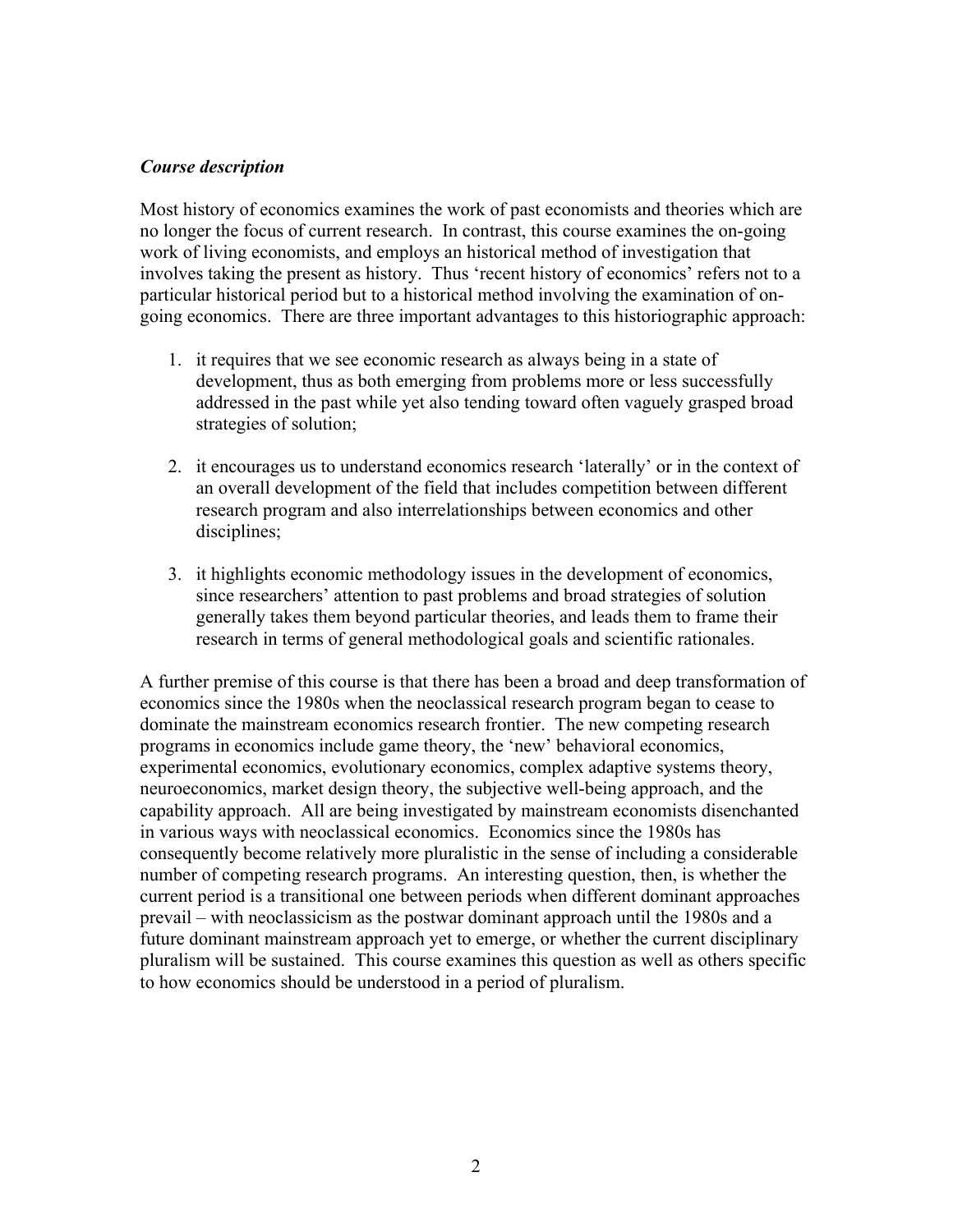#### *Course organization*

This course is not organized in a Tuesday lecture/survey plus Thursday discussion class format. Rather both meetings each week will be organized in seminar style emphasizing discussion of the readings assigned for the day of the meeting. I will introduce the readings, provide background, raise issues, and pose questions for discussion. The goals are that students to discuss the material generally, and investigate issues specific to their own interests. The Background readings are for student papers, and will not be discussed in class. Students only need to prepare the main readings scheduled by date.

Readings approach: (1) focus on their main arguments to the exclusion of technical issues; (2) ask yourself what their authors seek to accomplish with the approaches which they employ, and whether they are successful; and (3) think about how the strategies they adopt relate to the nature of economics as a discipline. Remember that this course aims at producing an historical and methodological understanding of recent developments in economics, so that many specific research results and technical issues are beyond the scope of the course. The goals of the course are rather to clarify what the new research programs involve, how they may evolve, and what the controversies and debates between them tell us about the changing nature of economics.

Readings will be posted on Blackboard or if not are available on the internet. Contact me if you have problems getting any of the papers.

#### *Assessment*

Paper (40%); class participation (15%); paper topic presentation (5%); final exam (40%).

Papers should be about 6000 words, include a reference list at the end, and are due by email January 14. Proposals for the papers of 200-300 words are due December 2. Students are expected make a five to ten minute presentation on their proposal to the class. Papers are to be organized in numbered sections as follows: (1) explain a problem in any of the research programs that economists are investigating that is of particular interest to you; (2) distinguish the different approaches that have been taken to the issue; (3) make cases for and against the different approaches; (4) form an overall judgment about how well the problem has been addressed, and comment on what this tells us about progress or lack of it in the associated research program. Please feel free to discuss your paper topics with me in advance.

The final exam will be a take-home. You may consult any materials you have for the course, but must work independently. The questions (four) will be general and call for judgment and understanding rather than detailed explanation of the course materials. Weight rests on how well you support your answers. The word count will be limited. The exam is due by email December 23.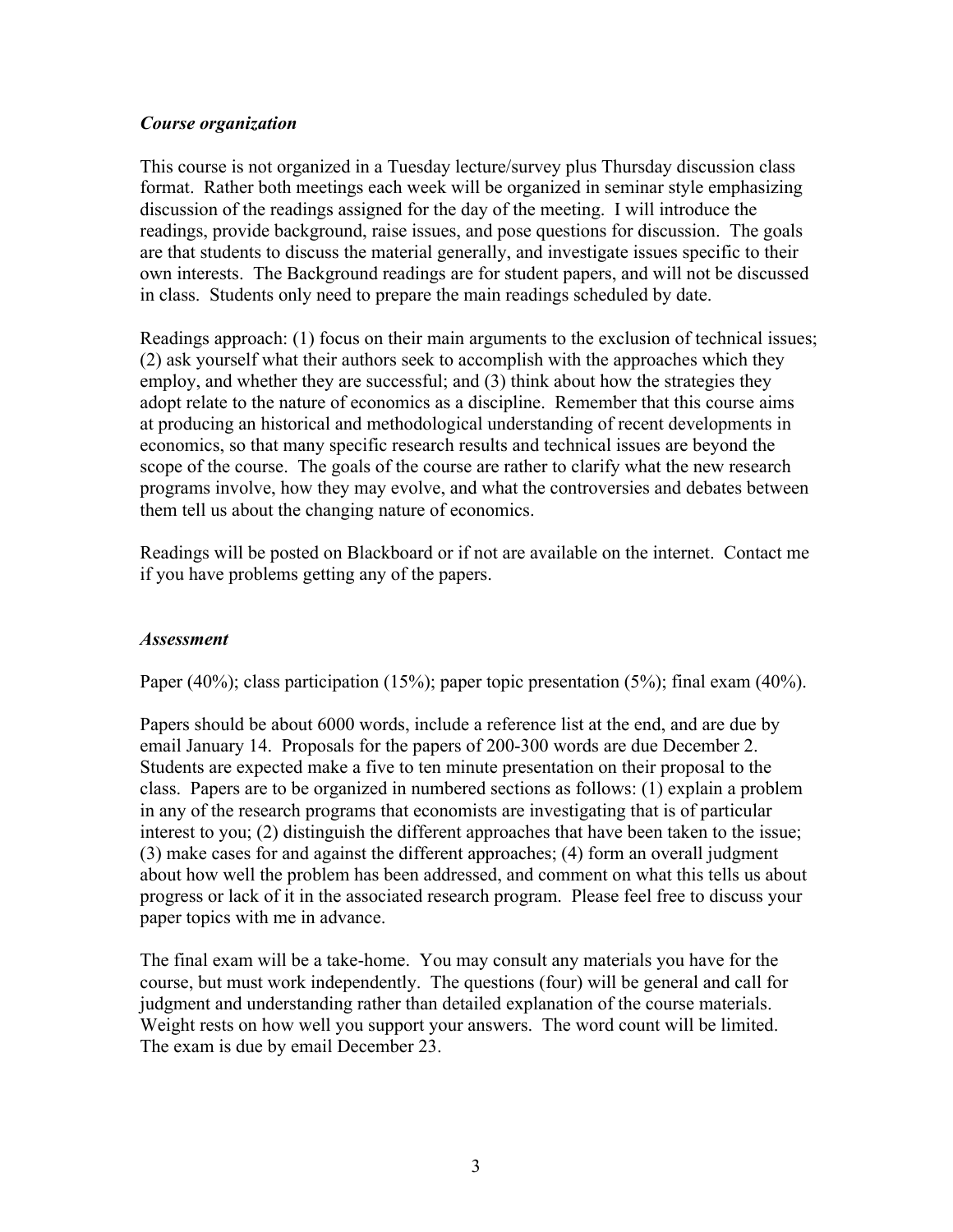## *Course schedule and readings*

 $\mathcal{L}_\text{max}$  , and the contribution of the contribution of the contribution of the contribution of the contribution of the contribution of the contribution of the contribution of the contribution of the contribution of t

#### *The turn in economics*

| November 9  | David Colander, Richard Holt, and J. Barkley Rosser,<br>"Introduction," in Colander, Holt, and Rosser, eds., The Changing<br><i>Face of Economics</i> , Ann Arbor: University of Michigan, 2004: 1-<br>25. Blackboard |
|-------------|-----------------------------------------------------------------------------------------------------------------------------------------------------------------------------------------------------------------------|
|             | John Davis, "The turn in recent economics and return of<br>orthodoxy," Cambridge Journal of Economics, 32 (May), 2008:<br>349-366. Blackboard                                                                         |
| November 11 | Uskali Mäki, "Economics Imperialism," Philosophy of the Social<br>Sciences 39 (September 2009): 351-380.                                                                                                              |
|             | John Davis, "Mäki on economics imperialism," Marquette<br>University working paper, 2010-04 (September 2010).                                                                                                         |
|             | Background readings:                                                                                                                                                                                                  |
|             | S. A. T. Rizvi, "Postwar Neoclassical Microeconomics," in W.<br>Samuels, J. Biddle, and J. Davis, eds., A Companion to the History<br>of Economic Thought, Oxford: Blackwell, 2003: 377-394.<br>Blackboard            |
|             | Mark Blaug, "The Formalist Revolution of the 1950s, in W.<br>Samuels, J. Biddle, and J. Davis, eds., A Companion to the History<br>of Economic Thought, Oxford: Blackwell, 2003: 395-410.<br>Blackboard               |

#### *Behavioral economics and neuroeconomics*

*November 16* Angner, Erik and George Loewenstein, "Behavioral Economics," in U. Mäki, eds., *Philosophy of Economics*, vol. 13, Dov Gabbay, Paul Thagard, and John Woods, eds., *Handbook of the Philosophy of Science*, Amsterdam: Elsevier, forthcoming.

 $\mathcal{L}_\text{max} = \mathcal{L}_\text{max} = \mathcal{L}_\text{max} = \mathcal{L}_\text{max} = \mathcal{L}_\text{max} = \mathcal{L}_\text{max} = \mathcal{L}_\text{max} = \mathcal{L}_\text{max} = \mathcal{L}_\text{max} = \mathcal{L}_\text{max} = \mathcal{L}_\text{max} = \mathcal{L}_\text{max} = \mathcal{L}_\text{max} = \mathcal{L}_\text{max} = \mathcal{L}_\text{max} = \mathcal{L}_\text{max} = \mathcal{L}_\text{max} = \mathcal{L}_\text{max} = \mathcal{$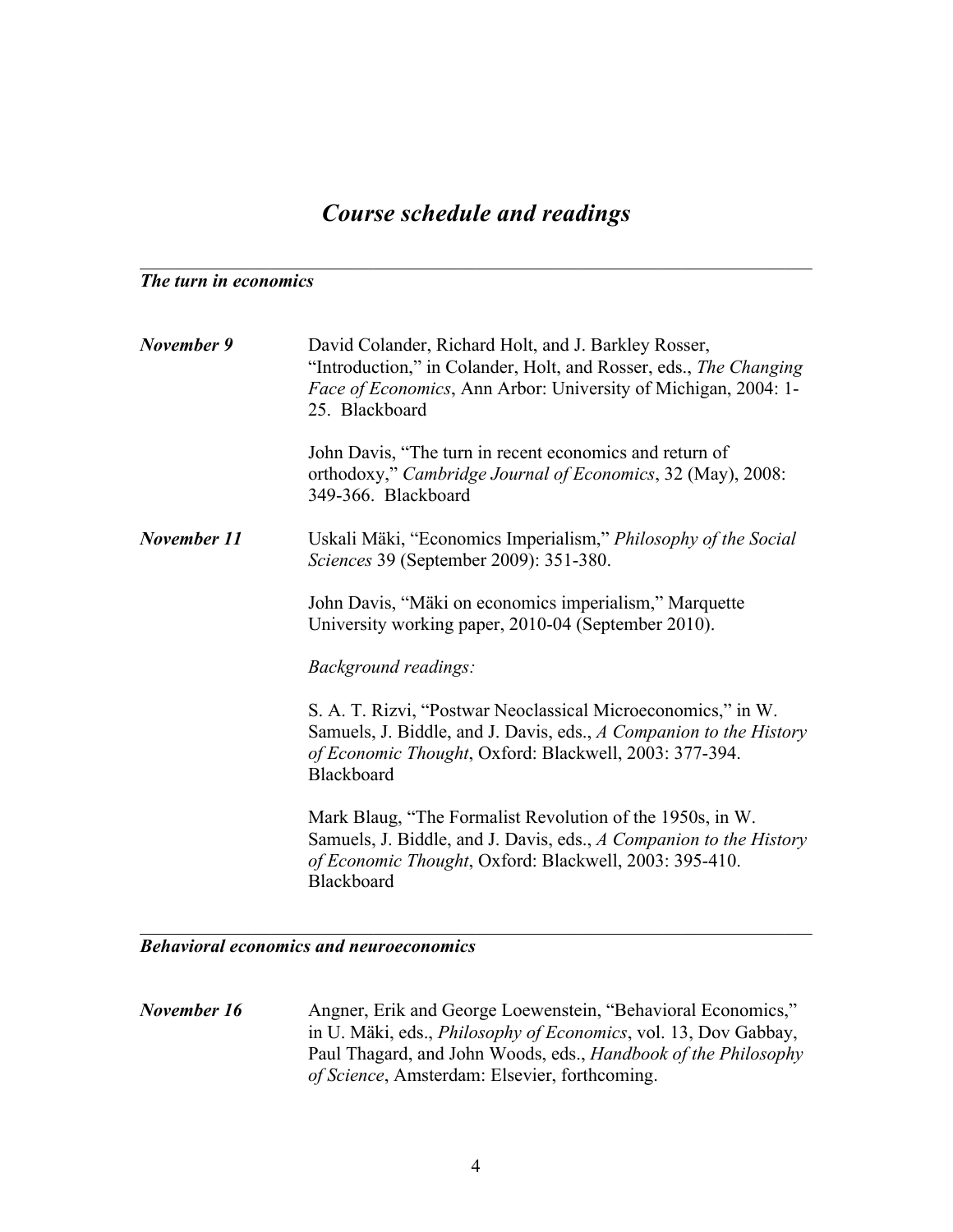Colin Camerer, "Neuroeconomics: Using neuroscience to make economic predictions," *Economic Journal* 117 (519), 2007: C26- C42.

*November 18* Nathan Berg and Gerd Gigerenzer, "As-if Behavioral Economics: Neoclassical Economics in Disguise?" *History of Economic Ideas*, 18 (1), 2010: 133-165.

> Don Ross, "Two Styles of Neuroeconomics," *Economics and Philosophy*, 24 (3), 2008: 473-483.

*Background readings:*

Daniel Kahneman, "Maps of Bounded Rationality: Psychology for Behavioral Economics," *American Economic Review*, 93 (5), 2003: 1449-1475.

Daniel Kahneman, Jack L. Knetsch, and Richard Thaler, "Anomalies: The Endowment Effect, Loss Aversion, and Status Quo Bias," *Journal of Economic Perspectives*, 5 (1), 1991: 193- 206.

Colin Camerer, George Loewenstein, and Drazen Prelec, "Neuroeconomics: How neuroscience can inform economics," *Journal of Economic Literature*, 43 (1), 2005: 9-64.

#### *Experimental economics*

| November 23 | Vernon Smith, "Constructivist and Ecological Rationality in<br>Economics," Prize Lecture, December 8, 2002.                                                                                      |
|-------------|--------------------------------------------------------------------------------------------------------------------------------------------------------------------------------------------------|
|             | Vernon Smith, "Theory and Experiment: What are the questions?"<br>Journal of Economic Behavior and Organization, 73, 2010: 3-15.<br><b>Blackboard</b>                                            |
| November 25 | Herbert Gintis, "Towards a renaissance of economic theory,"<br>Journal of Economic Behavior and Organization, 73, 2010: 34-40.<br><b>Blackboard</b>                                              |
|             | Werner Güth and Hartmut Kliemt, "Comments on Vernon Smith's<br>"Theory and Experiment: What are the questions?" Journal of<br>Economic Behavior and Organization, 73, 2010: 44-48.<br>Blackboard |

 $\mathcal{L}_\text{max}$  , and the contribution of the contribution of the contribution of the contribution of the contribution of the contribution of the contribution of the contribution of the contribution of the contribution of t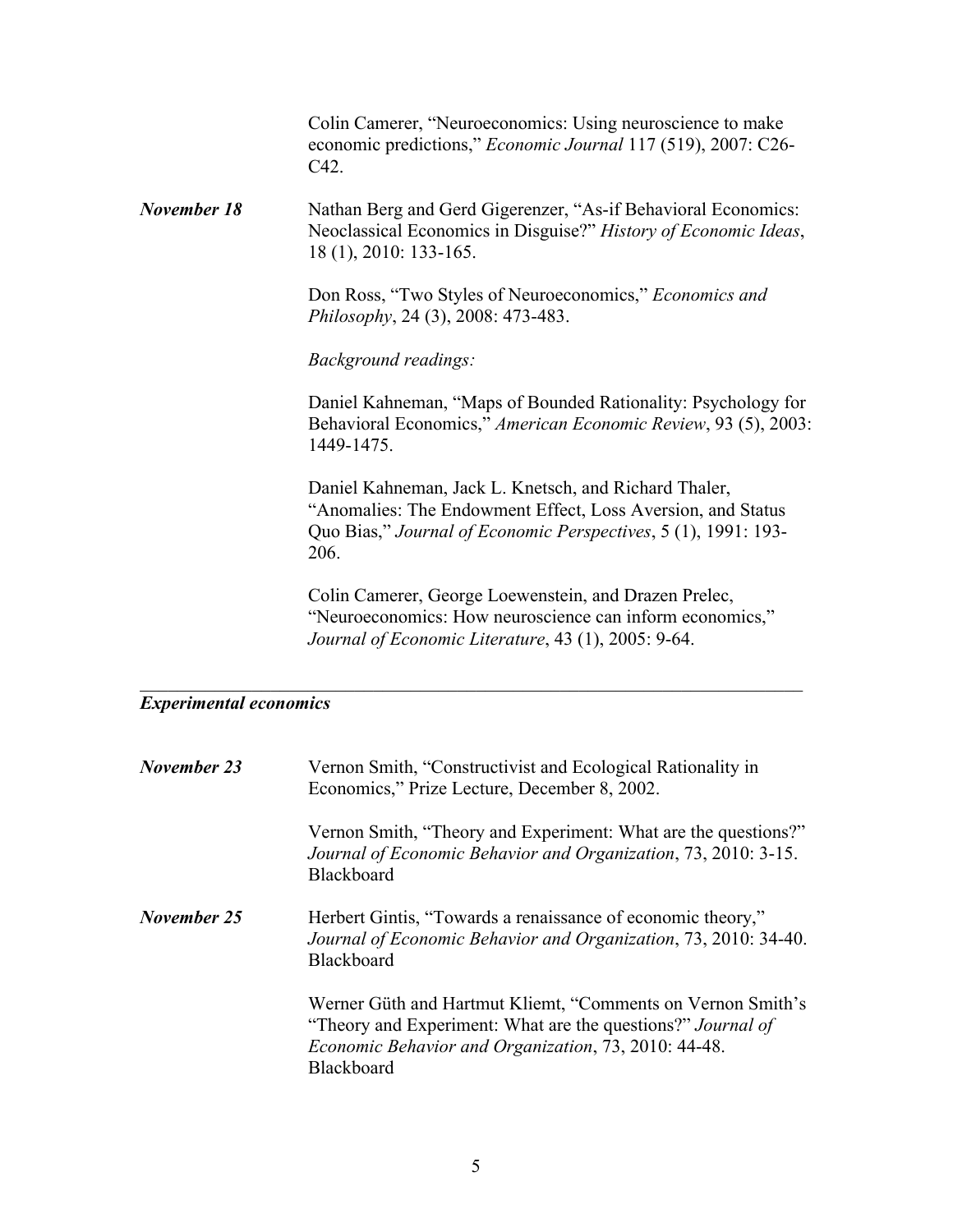Elinor Ostrom, "Revising theory in the light of experimental findings," *Journal of Economic Behavior and Organization*, 73, 2010: 68-72. Blackboard

*Background readings:*

Vernon L. Smith, "Theory, Experiment and Economics," *Journal of Economic Perspectives*, 3 (1), 1989: 151-169.

Charles R. Plott, "Will Economics Become and Experimental Science? *Southern Economics Journal* 57, 1991: 901-919.

#### *Games and Evolution*

| November 30       | Herbert Gintis, "A Framework for the Unification of the<br>Behavioral Sciences," Behavioral and Brain Sciences, 30, 2007: 1-<br>61. $[1-16]$       |
|-------------------|----------------------------------------------------------------------------------------------------------------------------------------------------|
| <b>December 2</b> | Herbert Gintis, "A Framework for the Unification of the<br>Behavioral Sciences," Behavioral and Brain Sciences, 30, 2007: 1-<br>61. $[16-61]$      |
|                   | <i>Background readings:</i>                                                                                                                        |
|                   | Robert Axelrod and William Hamilton, "The Evolution of<br>Cooperation," Science 211, 1981: 1390-1396.                                              |
|                   | Colin F. Camerer and Ernst Fehr, "When Does 'Economic Man'<br>Dominate Social Behavior?" Science 311, 2006: 47-52.                                 |
|                   | Ernst Fehr and Simon Gächter, "Fairness and Retaliation: The<br>Economics of Reciprocity," Journal of Economic Perspectives, 14,<br>2000: 159-181. |

 $\mathcal{L}_\text{max} = \mathcal{L}_\text{max} = \mathcal{L}_\text{max} = \mathcal{L}_\text{max} = \mathcal{L}_\text{max} = \mathcal{L}_\text{max} = \mathcal{L}_\text{max} = \mathcal{L}_\text{max} = \mathcal{L}_\text{max} = \mathcal{L}_\text{max} = \mathcal{L}_\text{max} = \mathcal{L}_\text{max} = \mathcal{L}_\text{max} = \mathcal{L}_\text{max} = \mathcal{L}_\text{max} = \mathcal{L}_\text{max} = \mathcal{L}_\text{max} = \mathcal{L}_\text{max} = \mathcal{$ 

#### *Complexity in economics and the economy*

*December 7* W. Brian Arthur, Steven N. Durlauf, and David Lane, "Introduction," in Arthur, Durlauf, and Lane, eds., *The Economy as an Evolving Complex System II*, Reading: Addison-Wesley, 1997: 1-14. Blackboard

 $\mathcal{L}_\text{max}$  and  $\mathcal{L}_\text{max}$  and  $\mathcal{L}_\text{max}$  and  $\mathcal{L}_\text{max}$  and  $\mathcal{L}_\text{max}$  and  $\mathcal{L}_\text{max}$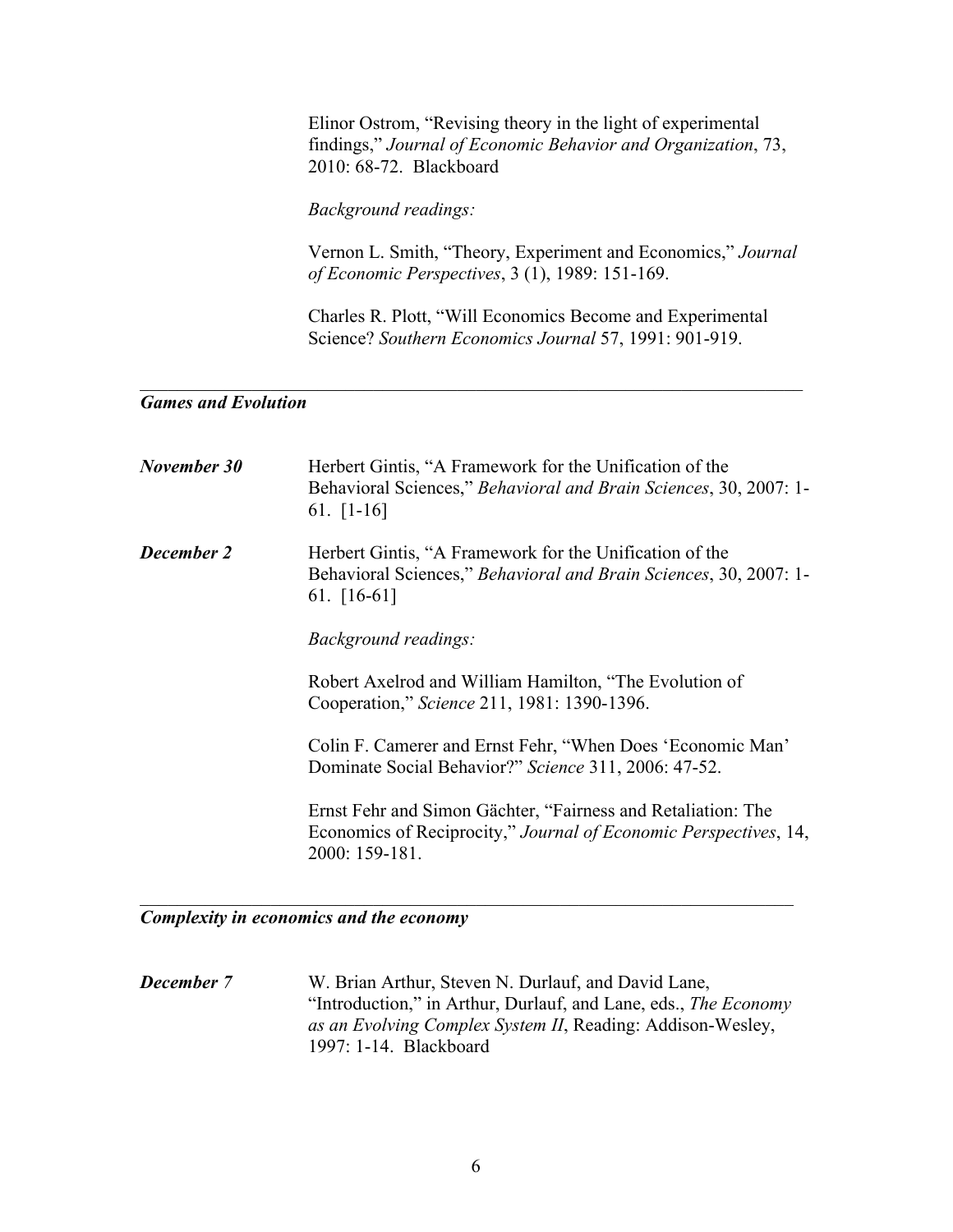W. Brian Arthur, "Complexity and the Economy," *Science*, April 1999: 107-9.

Leigh Tesfatsion, "Agent-Based Computational Economics: A Constructive Approach to Economic Theory, in Leigh Tesfatsion and Kenneth L. Judd, eds., *Handbook of Computational Economics Vol. 2: Agent-Based Computational Economics*, Amsterdam: Elsevier, 2006.

*December 9* David Colander *et al.*, "The Financial Crisis and the Systematic Failure of Academic Economics," Working Paper no. 1489, Kiel Institute for the World Economy, February 2009. Blackboard

> Alan Kirman, "The Economic Crisis is a Crisis for Economic Theory," CESinfo Economic Studies Conference, 6-7 November 2009.

Ricardo Caballero, "Macroeconomics after the Crisis," National Bureau of Economic Research Working Paper 16429, October 2010.

*Background readings:*

Herbert Simon, "The Architecture of Complexity," *Proceedings of the American Philosophical Society*, 106 (6), 1962: 467-482.

Thomas Schelling, "Sorting and Mixing: Race and Sex," *Micromotives and Macrobehavior*, New York: Norton, 1978: 135- 166. Blackboard

W. Brian Arthur, "Complexity in economic and financial markets, *Complexity*, 1, 1994: 20-25 [preprint 1-16].

Paul Krugman, "Complex Landscapes in Economic Geography," *American Economic Review*, 84, 1994: 412-416.

*Well-being: capabilities and happiness*

*December 14* Amartya Sen, "Goals, Commitment, and Identity," *Journal of Law*, *Economics and Organization* 1, 1985: 341-355. Blackboard Amartya Sen, "Capability and Well-Being," in M. Nussbaum and A. Sen, eds., *The Quality of Life*, Oxford: Clarendon Press, 1993: 30-53. Blackboard

 $\mathcal{L}_\text{max}$  , and the contribution of the contribution of the contribution of the contribution of the contribution of the contribution of the contribution of the contribution of the contribution of the contribution of t